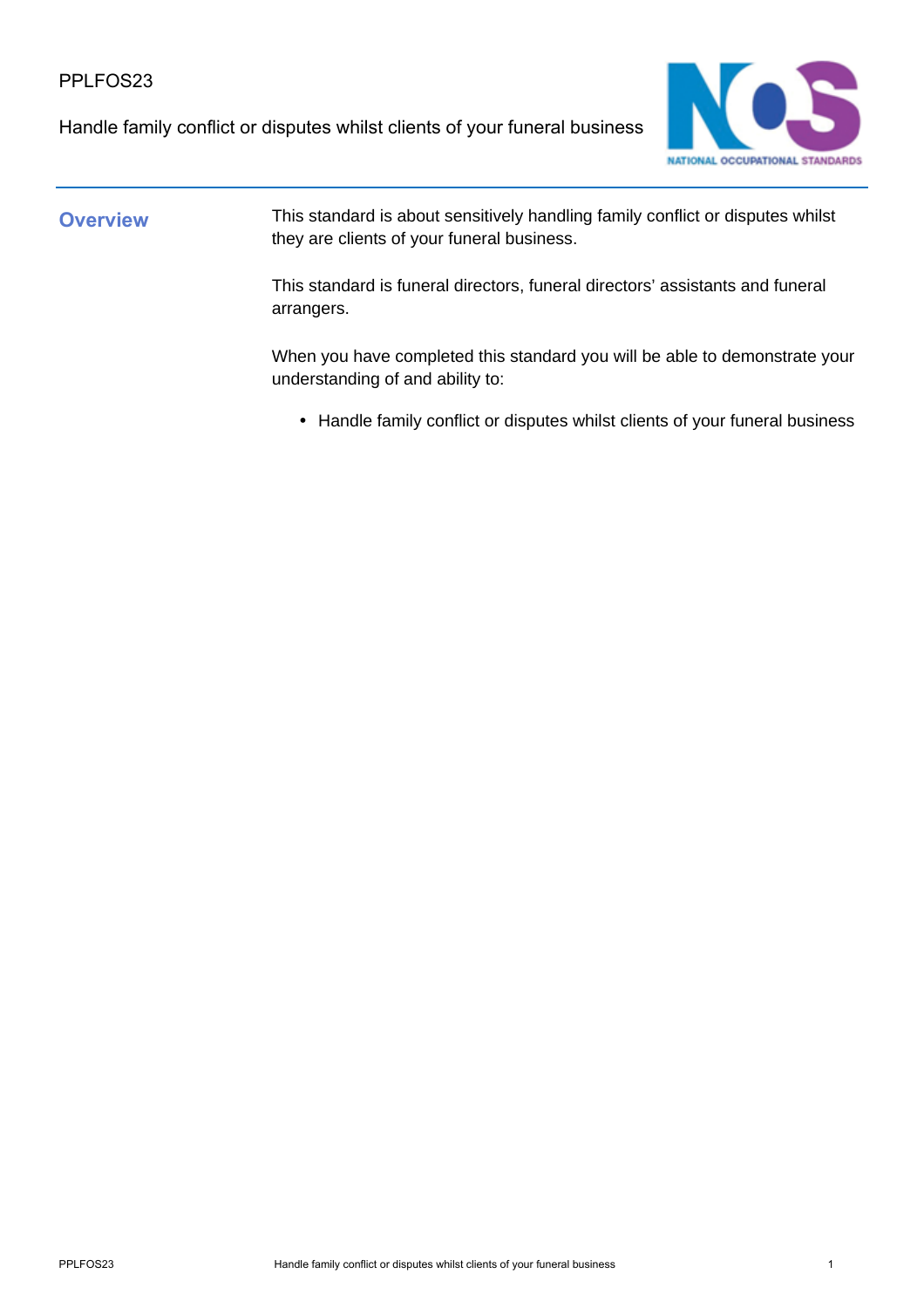Handle family conflict or disputes whilst clients of your funeral business



## **Performance criteria**

*You must be able to:*

- 1. recognise the potential for conflict or dispute within families whilst they are clients of your funeral business
- 2. disperse or remove clients or family members from the situation or location when this will reduce conflict or disputes
- 3. remain calm and courteous when present during situations of conflict
- 4. act within your level of authority to handle family conflict or dispute
- 5. offer alternative services and products to influence decision making when clients cannot agree about the funeral services you offer
- 6. offer assistance by referring clients to arbitration or other local or national support services to resolve family conflict or dispute
- 7. recognise when it is appropriate to withdraw from a situation of conflict and return at a later time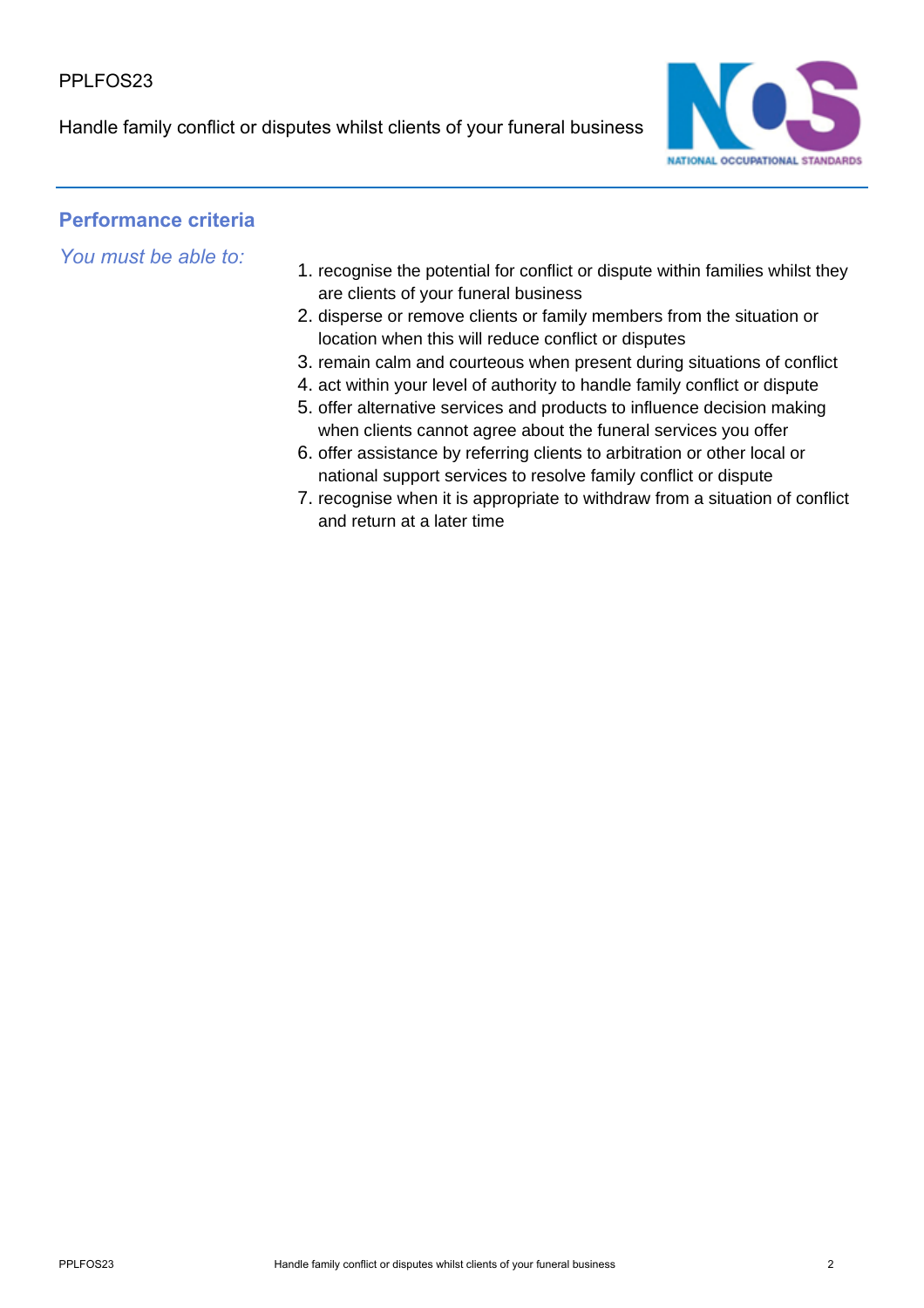Handle family conflict or disputes whilst clients of your funeral business



# **Knowledge and understanding**

*You need to know and understand:*

- 1. what are effective listening techniques
- 2. the common causes of family conflict and how to recognise potential family conflict or dispute
- 3. your funeral businesses procedures for dispersing or removing clients or family members from conflicting situations
- 4. why it is important to remain calm and courteous during family conflict
- 5. what alternative services your funeral business offer when clients cannot agree
- 6. the range of local and national arbitration and support services available to help handle family conflict or dispute
- 7. when it is appropriate to withdraw from a situation of conflict and how to establish when it is appropriate to return and attempt to provide additional assistance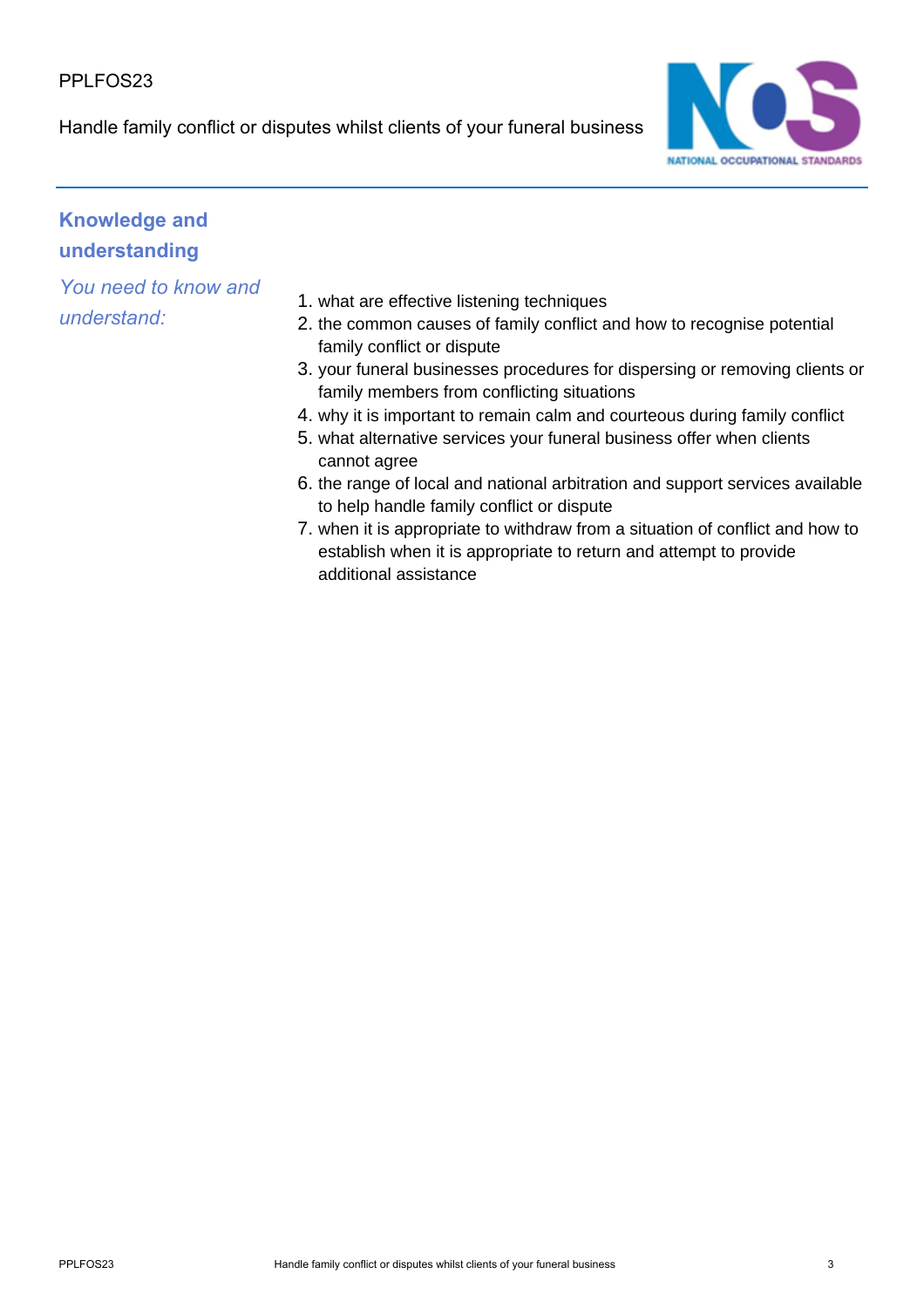Handle family conflict or disputes whilst clients of your funeral business



Links to other NOS The standards in the funeral operations suite should be complemented by pan-sector standards such as working relationships, business, administration and resource management, as well as any other specific requirements of the employer.